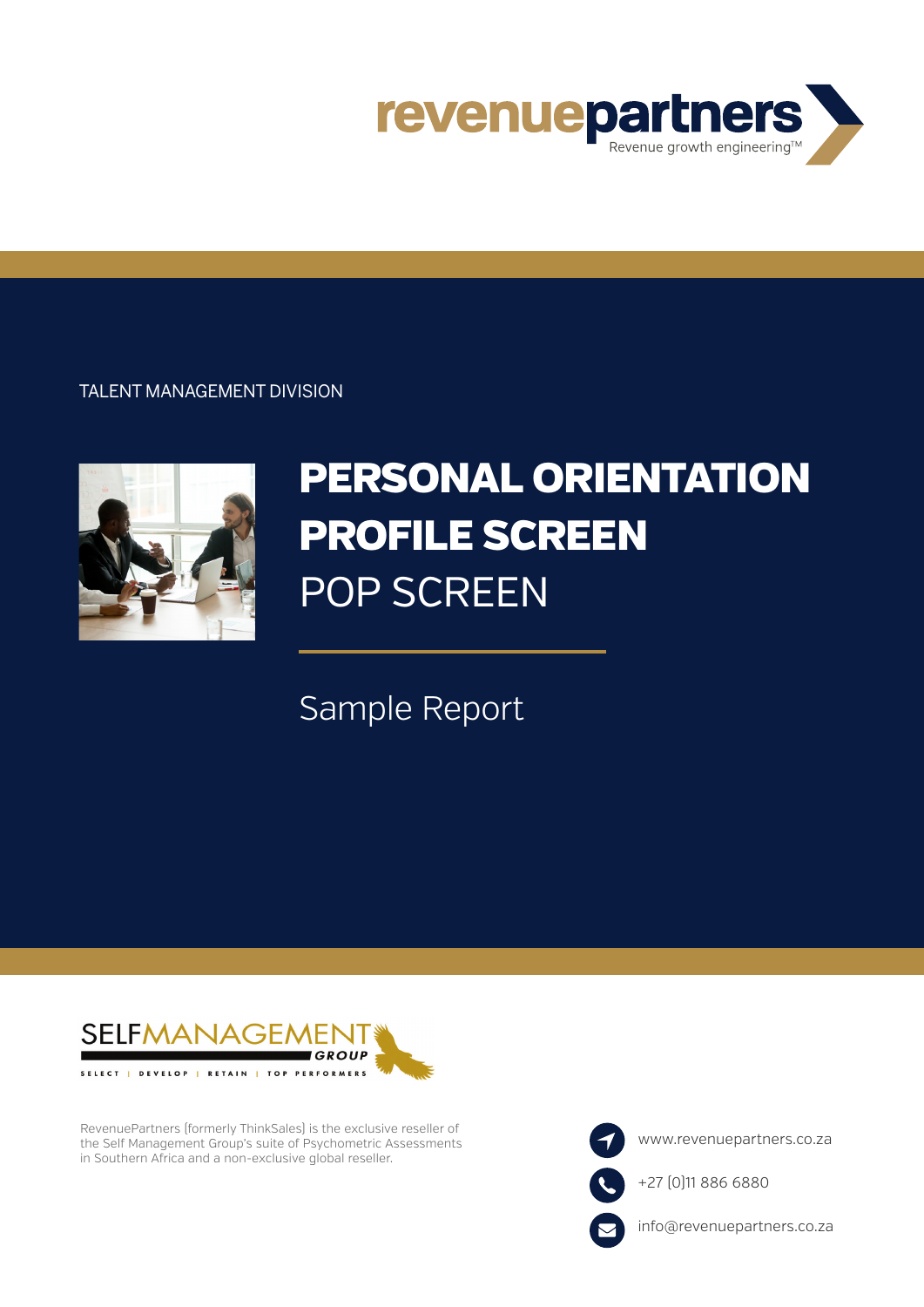

### POPScreen

Name : POPScreen 2.0 Sample Telephone : 416 746 0444 .<br>Email : Position :

| <b>Contents</b>                         | Page |
|-----------------------------------------|------|
| CANDIDATE BACKGROUND                    |      |
| SNAPSHOT / RECOMMENDATION               |      |
| SUGGESTED SELECTION INTERVIEW QUESTIONS |      |

#### #013860370906 for POPScreen 2.0 Sample on June 10, 2015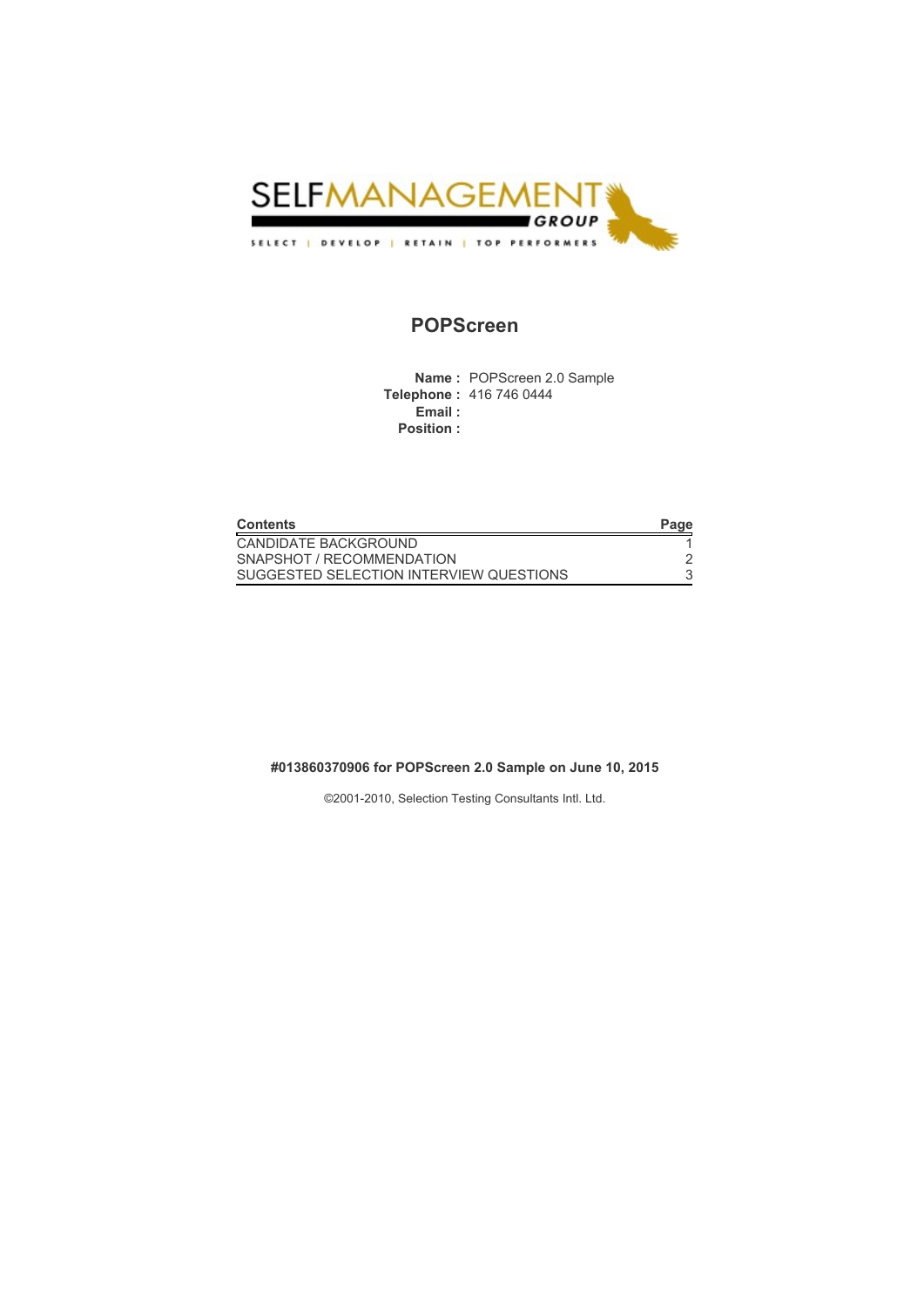#### CANDIDATE BACKGROUND

| <b>EDUCATIONAL STATUS</b>                                                               |                                                 |  |
|-----------------------------------------------------------------------------------------|-------------------------------------------------|--|
| 1. What is the highest level of education you attempted?                                | College or University                           |  |
| 2. Did you graduate?                                                                    | Yes                                             |  |
| 3. How many years have you lived in your current town or metropolitan area?             | More than 10 years                              |  |
| <b>EMPLOYMENT STATUS / OTHER</b>                                                        |                                                 |  |
| 4. Select the one that reflects your situation                                          | Unemployed                                      |  |
| 5. If unemployed, how many months have you been unemployed?                             |                                                 |  |
| 6. Job Title                                                                            | Sales Manager                                   |  |
| $7.$ # of years in job                                                                  |                                                 |  |
| 8. What are your personal weekly earnings?                                              | \$801 - \$1000 wk                               |  |
| 9. How many sources of income do you currently have?                                    | 2                                               |  |
| 10. Which of the following occupational groupings would best describe your current      | Professional or Management                      |  |
| occupation?                                                                             |                                                 |  |
| 11. On a scale of 1-10, at this time, what is your interest level about a career in     |                                                 |  |
| financial services?                                                                     |                                                 |  |
| 12. Are you completing this questionnaire before or after an interview with a           |                                                 |  |
| recruiter?                                                                              |                                                 |  |
| 13. How adequate is your current income level?                                          | Very adequate                                   |  |
| 14. What is the major reason you are considering changing careers?                      | Looking for better advancement<br>opportunities |  |
| 15. In your current industry, how much do you think the average experienced Sales       | More than other types of Sales                  |  |
| Representative earns annually?                                                          | Representatives                                 |  |
| 16. What is the longest period of time you worked full time for one organization or in  | 6 to 9 years                                    |  |
| self-employment?                                                                        |                                                 |  |
| 17. What would you rate your chances for advancement at your present job?               | Very good                                       |  |
| 18. How many full time jobs have you held in the last 5 years?                          |                                                 |  |
| 19. How many hours a week do you currently work? If you are currently unemployed        | 45 to 50 hours                                  |  |
| or employed part time, use your last full time position.                                |                                                 |  |
| 20. To meet your financial commitments, how much annual income do you need to<br>learn? | About the same as my current<br>income          |  |
|                                                                                         |                                                 |  |
| 21. If you have a geographical preference for work, please indicate.                    | This statement is definitely true               |  |
| 22. Others perceive me as a very hard worker.                                           | Approached by Manager/Recruiter                 |  |
| 23. How were you referred to this website?                                              |                                                 |  |
| 24. How would you rate your sales experience?                                           |                                                 |  |
| 25. If you have sales experience in what industry was your most recent sales job?       |                                                 |  |
| 26. Have you ever earned commission income in a previous job?                           |                                                 |  |
| <b>CAREER PROGRESSION</b>                                                               |                                                 |  |
| A) Have you increased your income in the last 5 years?                                  |                                                 |  |
| (If recent college graduate/student please skip this section and complete question B)   |                                                 |  |
| <b>FOR STUDENTS ONLY</b>                                                                |                                                 |  |
| B) Did you work while at school?                                                        |                                                 |  |
| C) Was your work related to your degree?                                                |                                                 |  |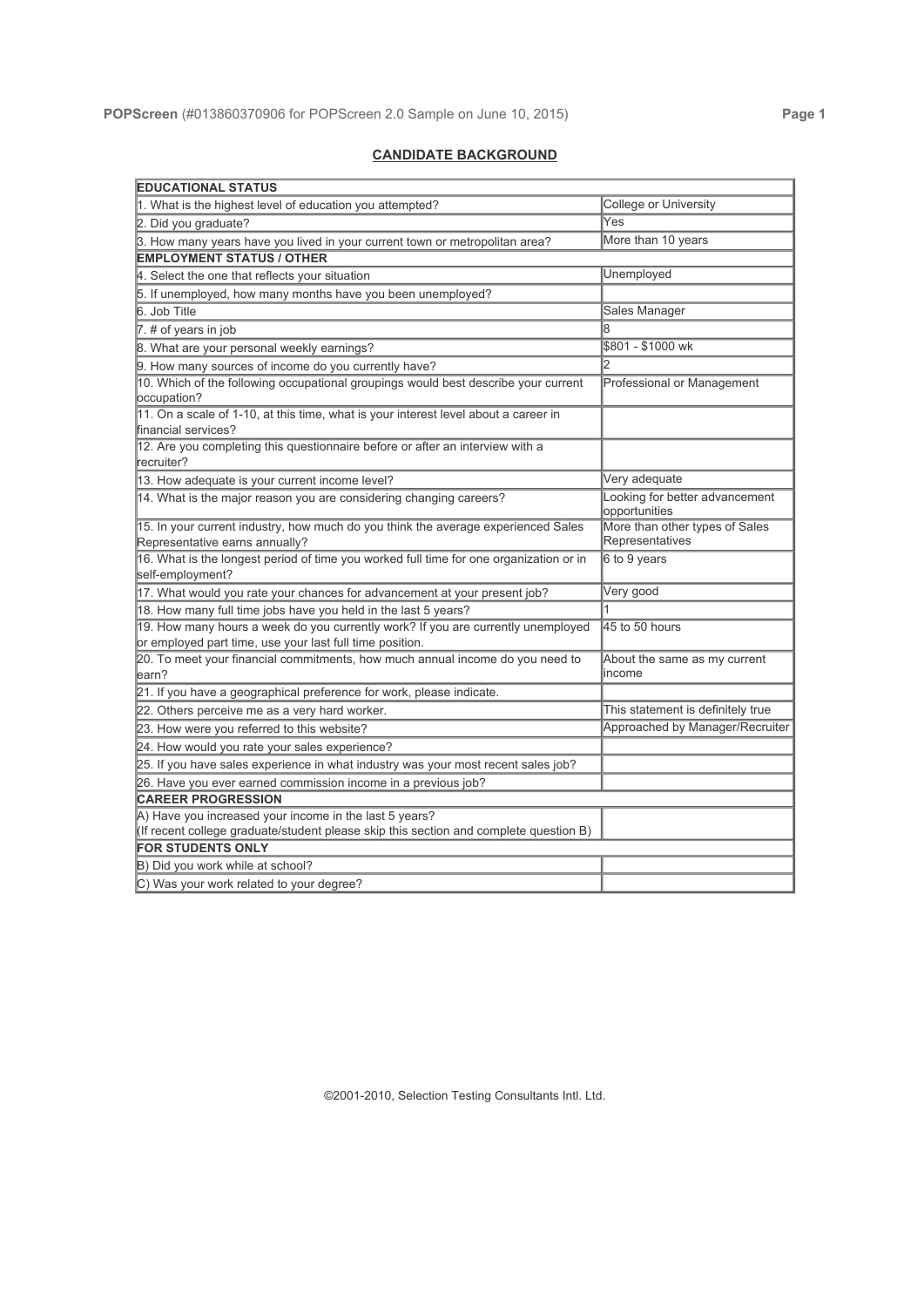#### Low Average Strong  $\Omega$ 10 20 30 70 A Good "Prospector" minn <mark>mahm mahm mahm mahm mahm mahm mah</mark>m A Good "Closer" <u>an tan kacamatan kacamatan kacamatan kecamatan </u> SALES DNA Chances for Survival <u>an dan Pangaran Kabupatén Kabupatén Pakaran Pawisian IPI</u> A "People" Person milion Mallan, <mark>an laid karlam malam malam mala</mark> \$/Challenge Motivated <u>an kathara kwa kwa kuthani kuthani kuthani kwa kwa kwa kwa kwa k</u> Managing Rejection **Figure 2019**<br>Commitment to a **FIT TO CAREER OPPORTUNITY** Sales Career

#### SNAPSHOT OF SALES POTENTIAL

#### **RECOMMENDATION**



Re-direct

Proceed with Caution

#### Proceed

#### RESULTS RELIABLE?\*

#### Yes No

\* If results are not reliable it may suggest that the candidate is responding to the questionnaire in a socially desirable manner. Please proceed with caution with the results and explore thoroughly with candidates before proceeding to selection.